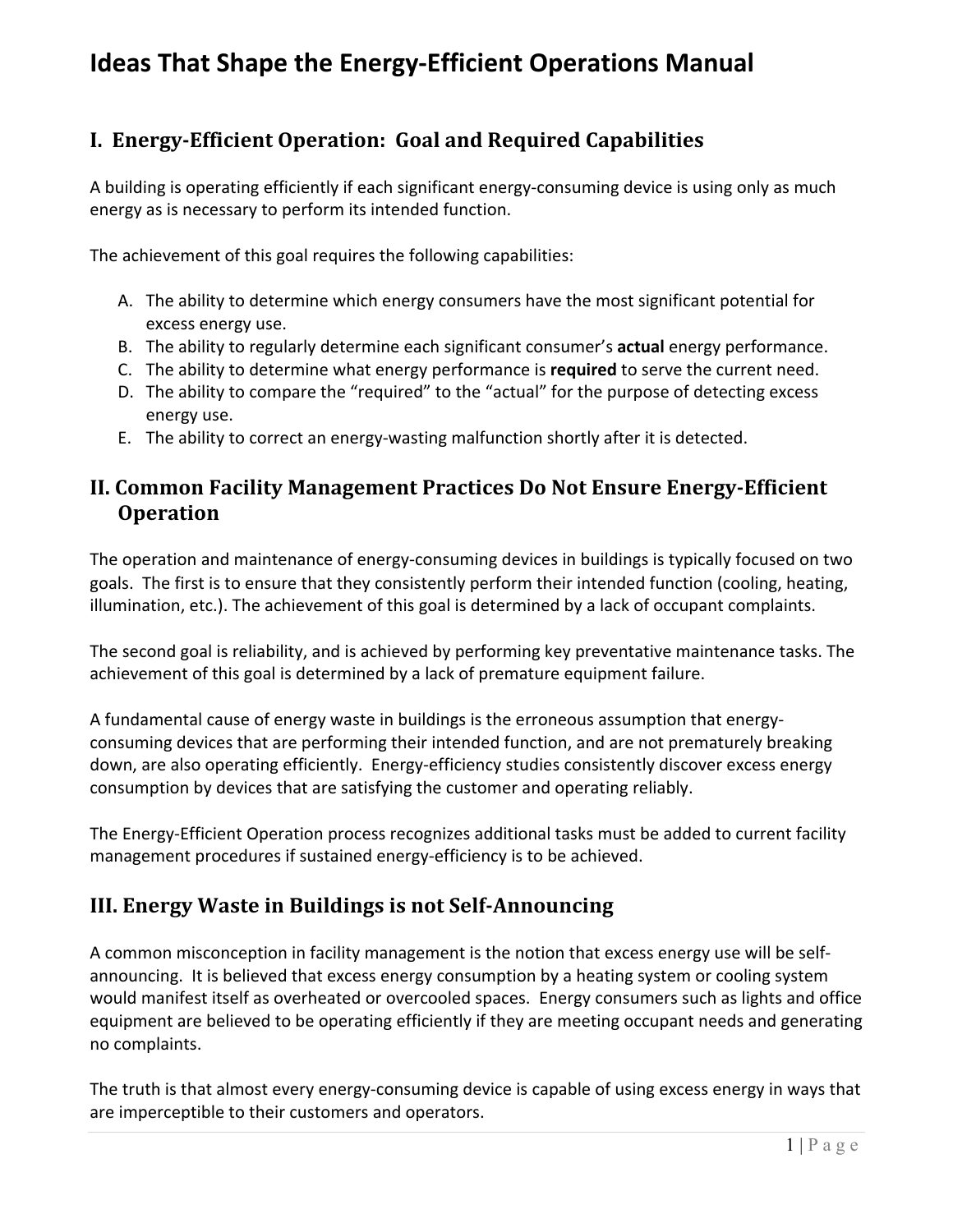Energy-efficient operation can only be achieved by the periodic performance of monitoring tasks designed to detect excess energy use. The B3 Energy-Efficient Operations Manual defines the monitoring tasks appropriate to that building and indicates a task performance schedule appropriate for the excess energy consumption risk.

# **IV. Minimizing Energy Waste through Prevention vs. Early Detection**

It is well-documented that most energy-consuming devices can use more energy than is necessary to perform their intended function, and that this energy waste can go undetected. One approach to preventing this waste is to perform sufficient preventative maintenance to ensure that no operating inefficiencies occur. In most cases, this approach is not practical, as the following example illustrates:

The optimal energy-efficient operation of an air handling unit "economizer" mixed air temperature control depends upon the accurate performance of three temperature/RH sensors, three sets of dampers, linkages and actuators, the controlling computer software and hardware and the integrity of the signals sent between sensors, computer and actuators. Few facilities organizations have the resources to verify the performance of all these components, and the temporary employment of people who can do this work ("existing building commissioning") is expensive and therefore done once every 5 years at the very most.

The B3 Energy-Efficient Operations Manual is based upon devising simple, inexpensive methods of detecting energy wasting malfunctions soon after they occur. Devising a simple detection method for the "economizer" example above is facilitated by the fact that the accurate performance of all components will result in a predictable relationship between the outside air temperature and the mixed air temperature. A facilities staff person, provided with a simple chart or graph, would require little skill or time to detect if these two temperatures are in the correct relationship to one another. Only when the relationship is found to be incorrect would higher skills be necessary to identify and correct the malfunctioning component.

The B3 Energy-Efficient Operations Manual accepts that the avoidance of excess energy waste through preventative maintenance is not practical. The focus is instead upon devising and scheduling the performance of inexpensive diagnostic tasks that will ensure that any significant energy-wasting malfunction will be detected soon after it occurs.

# **V. Rationale for Simplified Energy Waste Detection Tasks**

#### ■ Buildings Waste Energy

Studies consistently show that most energy-consuming devices in buildings can - and often do use more energy than necessary to perform their intended function.

**Example 1 The Current Method for Finding Energy Waste Are "Existing Building Commissioning" Studies**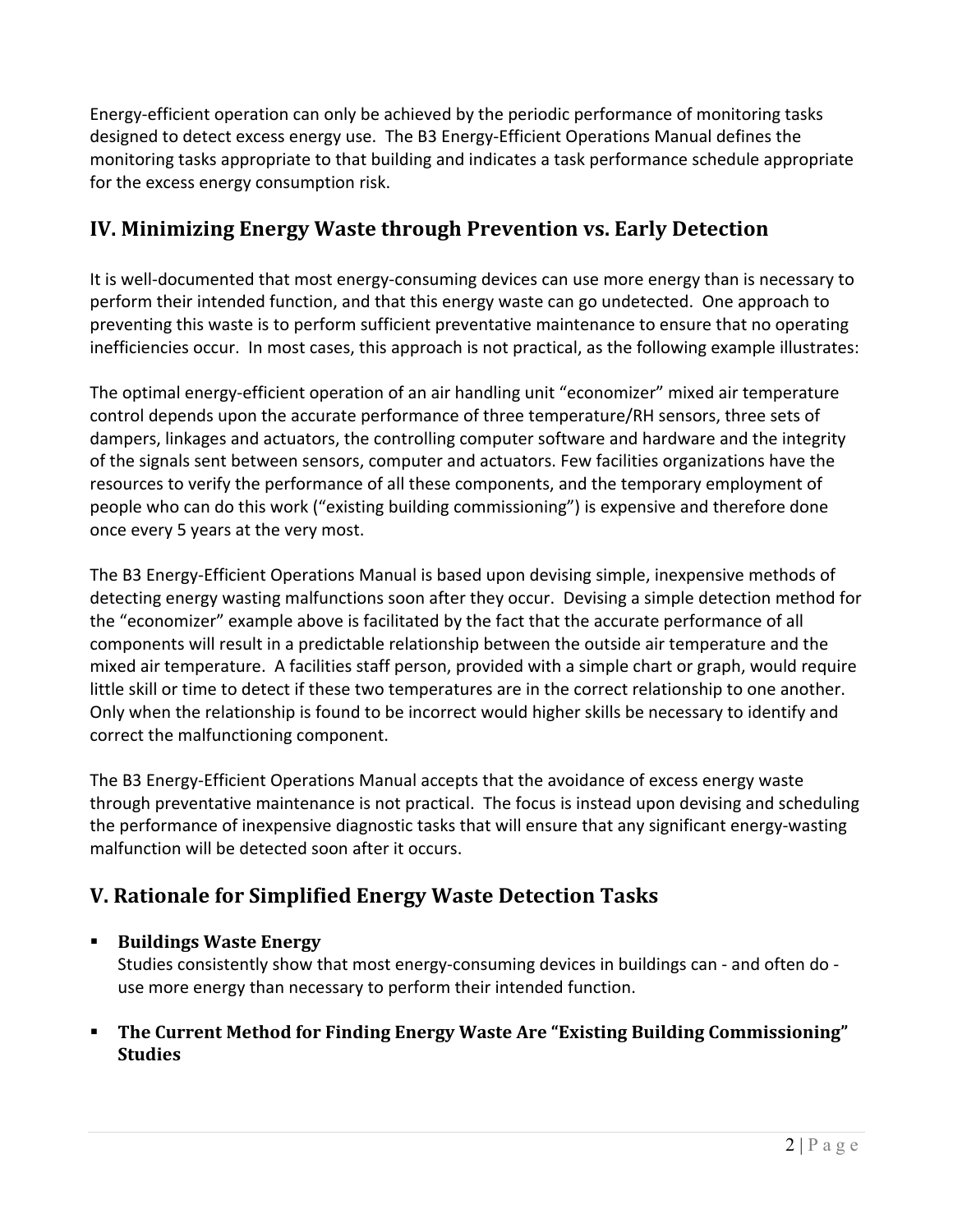These studies analyze how energy-consuming systems in buildings currently operate as compared to how they were designed to operate. This process commonly uncovers energy-wasting malfunctions.

#### **Efficiencies Gained By Commissioning Projects Are Not Permanent**

The causes of energy-wasting malfunctions are numerous and unpredictable, and not capable of being permanently "fixed". They can and often do recur.

## ■ Energy-Efficient Operation Requires Regular Monitoring

Sustained energy-efficient operation requires regular monitoring to detect energy-wasting malfunctions soon after they occur.

#### ■ **Inexpensive Energy Waste Detection Methods Are Needed**

Commissioning studies employ considerable expertise and time in performing detailed analyses of the performance of the many components of energy-consuming systems and their controls. There is no return on investment for this work if the system under study proves to be operating efficiently. This level of analysis would be cost-effective if it was performed only on systems or devices where evidence of an energy-wasting malfunction has already been found by some simple and inexpensive waste-detection method.

Methods to detect energy waste must be devised that are inexpensive enough to allow them to be done as often as is necessary to prevent persistent energy waste.

#### ■ Inexpensive Waste Detection Is Possible

The "Energy-Efficient Operations" process has devised detection methods that require little skill or time, and use data provided by existing building control systems.

#### **Existing Building Commissioning Studies Should Identify Diagnostic Tasks**

Existing building commissioning studies should include in their scope of work the identification of the diagnostic tasks that  $-$  if performed on the schedule recommended  $-$  would ensure the early detection of energy-wasting malfunctions.

### **VI. How Energy-Efficient Operation Tasks Are Selected**

- Almost all energy-consuming devices have the potential to use more energy than is necessary to perform their intended function.
- In general, the largest energy-consuming devices or systems have the largest potential for excess energy consumption.
- Most facilities have limited resources to expend on ensuring that energy-consuming devices use only as much energy as necessary.
- An annual energy use allocation is a procedure for assigning the annual total metered or modeled energy use to the buildings' various energy-consuming devices or systems. The assignment of operating-efficiency tasks should begin with the largest consumers identified in the allocation,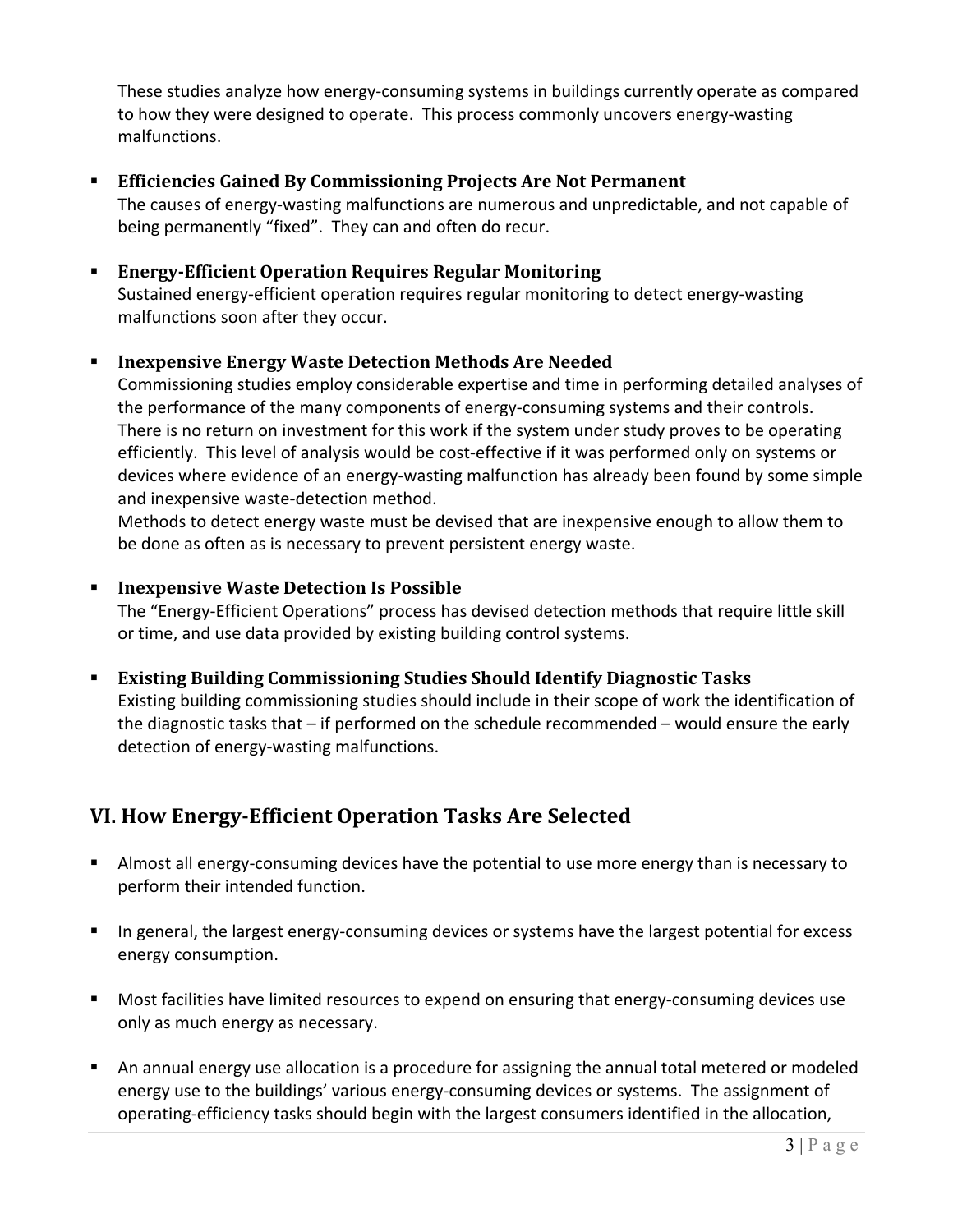and proceed towards the smaller until approximately 80% of the annual energy consumption will be monitored by the energy-efficient operation tasks.

■ Most energy-consuming devices are vulnerable to excess energy use in a number of ways. The highest priority in the selection of energy-efficient operation tasks should be given to the vulnerabilities with the highest waste potential and/or the highest likelihood to occur.

*For* example: a large AHU may be vulnerable to operating more hours than necessary (possibly *wasting* \$8,000 per year) and also vulnerable to excess humidification (possibly wasting \$200 per *year*). In this example, a high priority would be given to a task to ensure that the unit only *operates when necessary.*

Selecting energy-efficient operations tasks based upon an understanding of annual energy use and waste vulnerabilities will ensure the maximum benefits from the tasks.

# **VII. How Energy-Efficient Monitoring Tasks Are Designed**

- Measure performance at the energy-consuming device While utility meters yield useful information about building energy consumption, assessing the performance of individual devices is far more accurate if based upon measurements taken at or near to the device.
- The monitoring of energy-efficient operation does not require measuring or metering units of energy

Few energy-consuming devices are equipped with meters to measure their actual energy consumption. However, the direct measurement of energy units (e.g., kilowatt-hours, Btus) is not necessary to assess the operating efficiency of an energy-consuming device. In most cases, it is possible to identify a secondary or indirect indication of energy consumption for which performance data is readily available. Monitoring this secondary source will determine operating efficiency.

For example, the energy consumed by an air handler's heating coil is directly proportional to the degrees of heat imparted to the air stream flowing across the coil. A monitoring task would consist of periodically reviewing available temperature data to verify that the temperature rise across the coil is no more than necessary. Also, many large energy consumers - such as lighting and constant-rate motors  $-$  use energy at a constant rate when operating. The task of determining their operating efficiency therefore becomes a task of periodically verifying that they are operating only when necessary.

■ Base monitoring tasks on readily available performance data

Most energy-consuming devices and/or their system of control have the ability to display the information necessary to assess their operating efficiency. Energy-efficient monitoring tasks are designed to use the most easily accessible data available.

■ Task performance requires minimal skill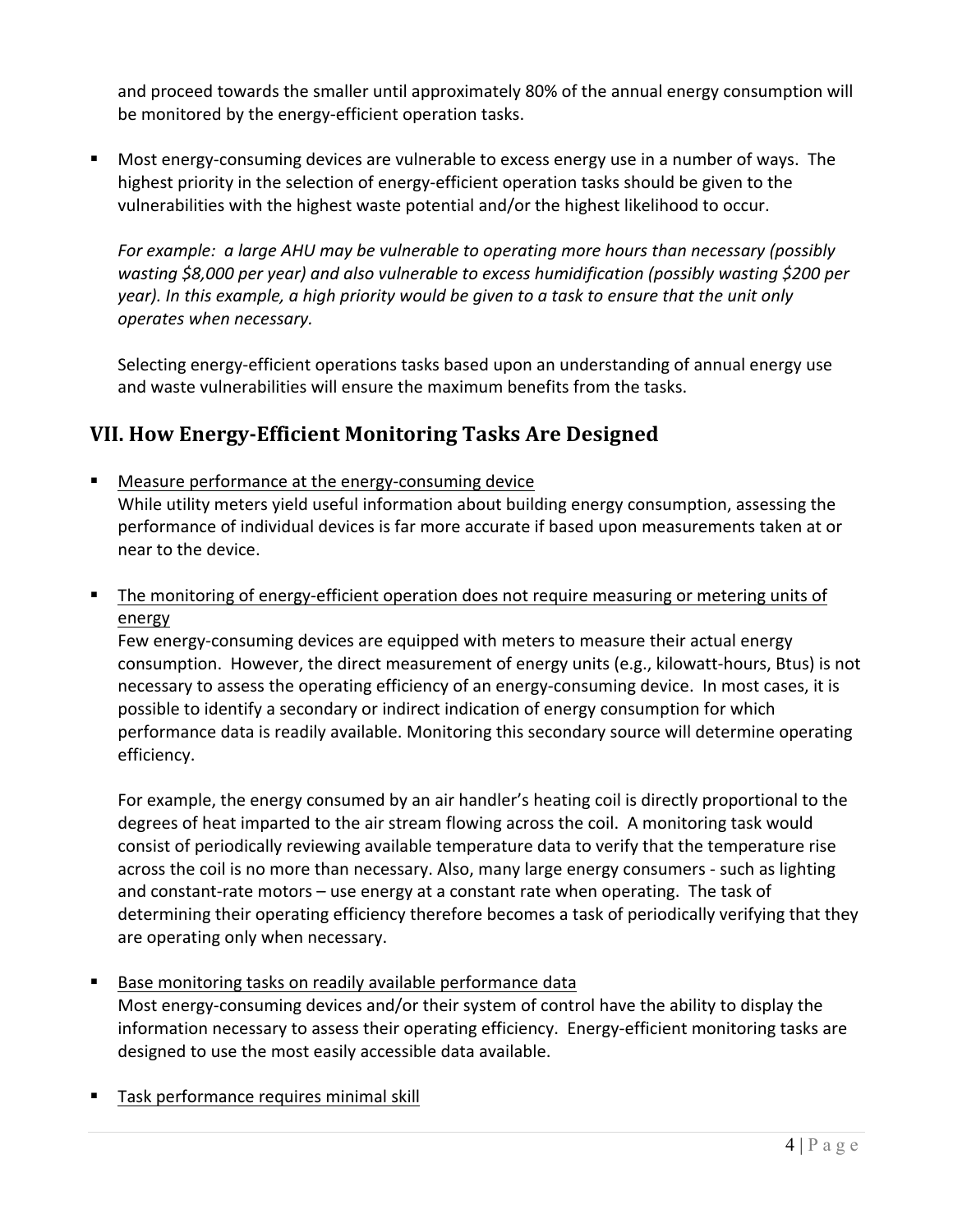While engineering expertise is necessary to design and set up the monitoring tasks, their execution requires little or no special technical skill. This is possible by designing the tasks with the goal of uncovering the existence of a malfunction but not necessarily determining its cause or defining its remedy. This focus on detection, but not cause or remedy, results in monitoring tasks that are simple and non-technical.

■ Task performance requires minimal time In order to minimize the time burden on building operations staff, tasks should be simple, and reference material like contact information and zone maps should be included in task documentation.

#### ■ Tasks are performed only when necessary

The schedule for executing energy-efficient monitoring tasks is determined by the conditions that present the highest energy-wasting risk of each device monitored. For example, a malfunction in an air handler mixed air control would waste the most energy in the extremes of the heating and cooling season, and therefore the monitoring tasks should be scheduled for those times.

Another example – the potential for a classroom area air handler to operate more hours than necessary is greatest at times of reduced occupancy such as the start of a summer session or a winter break. Tasks to verify that the operating schedule represents current occupancy should be performed at these times.

# **VIII. How Accountability for Energy-Efficient Operation Tasks Is Assigned**

To assign accountability for the energy-efficient operation of a device or system it is necessary to identify the persons whose needs it serves (the customers) and the persons who decide how and when the device functions (the operators), and how they relate in the organizational structure.

For some energy-consuming equipment, the facilities staff is both the customer and the operator. They decide, for example, when the building needs heating water and they operate boilers and pumps to meet that need. Accountability for the energy-efficient operation of such devices must be assigned to facilities management.

For other energy consumers, the occupants are the customer and facilities staff is the operator. As an example, for a timer-controlled air handling unit the occupants of the space served by that unit determine when they require an acceptable climate, and the facilities staff sets up the appropriate time schedule. Someone who manages the occupants must be accountable to negotiate the shortest acceptable operating schedule, and to review that schedule whenever a change in occupancy may make a shorter schedule possible. Someone in facilities must be accountable to set up the timer control with the appropriate on-off schedule, and periodically verify that the control is working as intended.

A third category of energy-consuming devices are ones where the occupants are both the customers and the operators. All manually switched lighting is in this category, as well as most plug load energy consumers such as computers, monitors and copiers. Other examples are laboratory hoods and